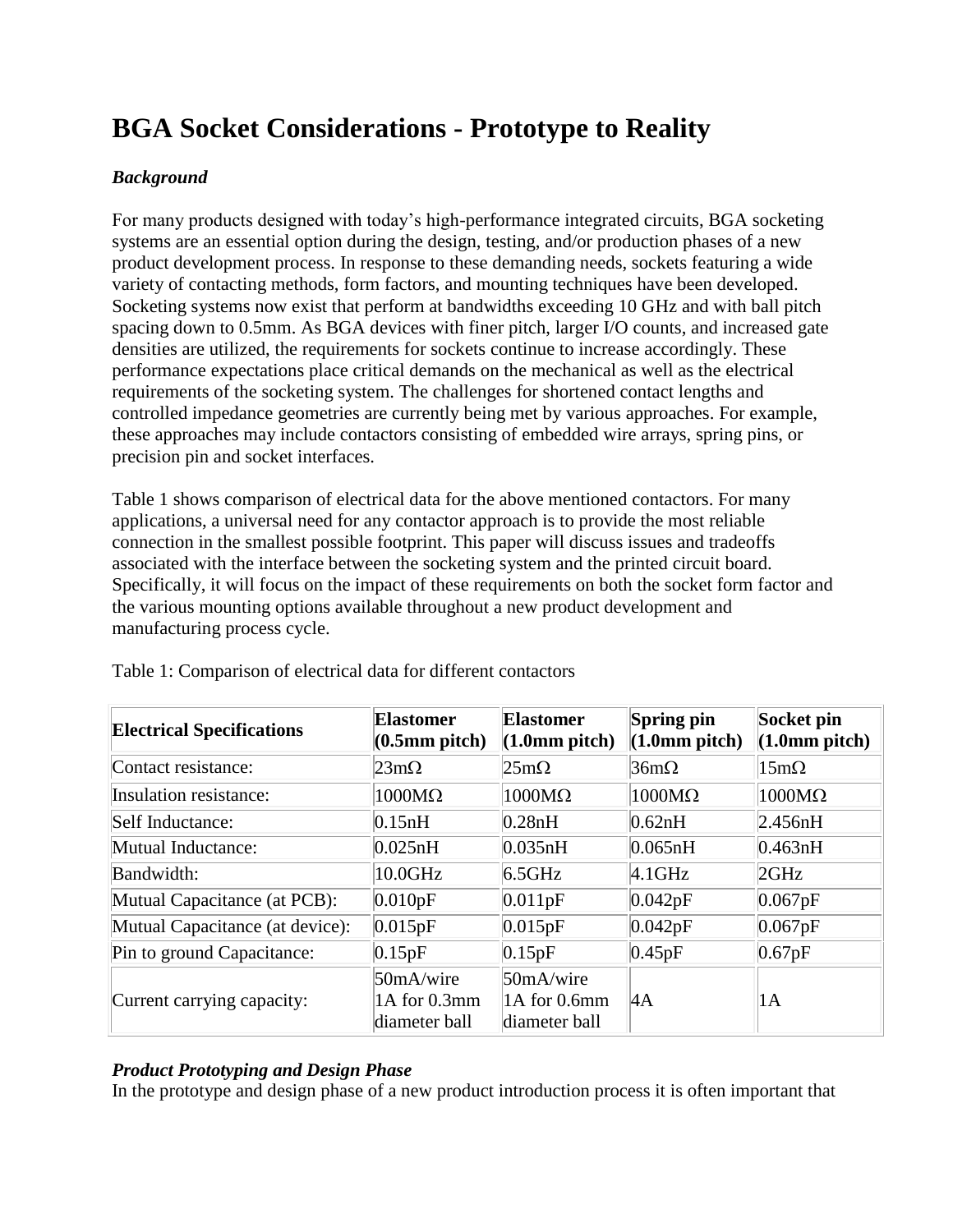the prototype configuration closely match the final product configuration, both mechanically as well as electrically. This close matching will have the benefits of shortening the overall development cycle and reducing the potential for future design changes due to unanticipated performance shortfalls. From a socketing system perspective, both the overall size of the socket and the method of attachment become important considerations, often resulting in the need for a socketing system with mounting footprint dimensions minimally larger than the overall BGA package dimensions.

Small Footprint – High-performance BGA applications require the smallest possible socket form factor due to the need to place related components in close proximity to the BGA pads. Socket systems create keep-out areas, which are zones or areas unavailable for other components such as decoupling capacitors and resistors, due to mechanical interface with the socket housing and attachment points. A small footprint allows the design engineer to match final product performance and end-use conditions, whether or not a socket is planned for use in the final product. It provides for the shortest possible traces to minimize loading and allows for close proximity of any necessary decoupling components.

Mounting Methods – Various mounting methods can be considered for GHz bandwidth BGA sockets. These include fastener mounting, epoxy mounting, and direct solder mounting.

Fastener Mount – The use of fasteners to attach the socket to the PC Board eliminates the need to attach the development IC permanently to the PC Board. This provides flexibility to replace components without need to unsolder and rework. One such mounting configuration is shown in figure 1, where mounting of the socket is accomplished with corner fasteners. The use of a backing plate to provide the necessary overall socketing system stiffness and rigidity is provided depending on the size of the package. The necessary keep-out area, while small when properly engineered, is nonetheless still a significant percentage of the overall package dimension. Fasteners also have the potential drawback of requiring through-holes in the PC Board, which may or may not be problematic depending on routability and final product requirements. Small hole size for fasteners along with a small ( $\&$ Mac178;2.5mm) border area help minimizes socket footprint.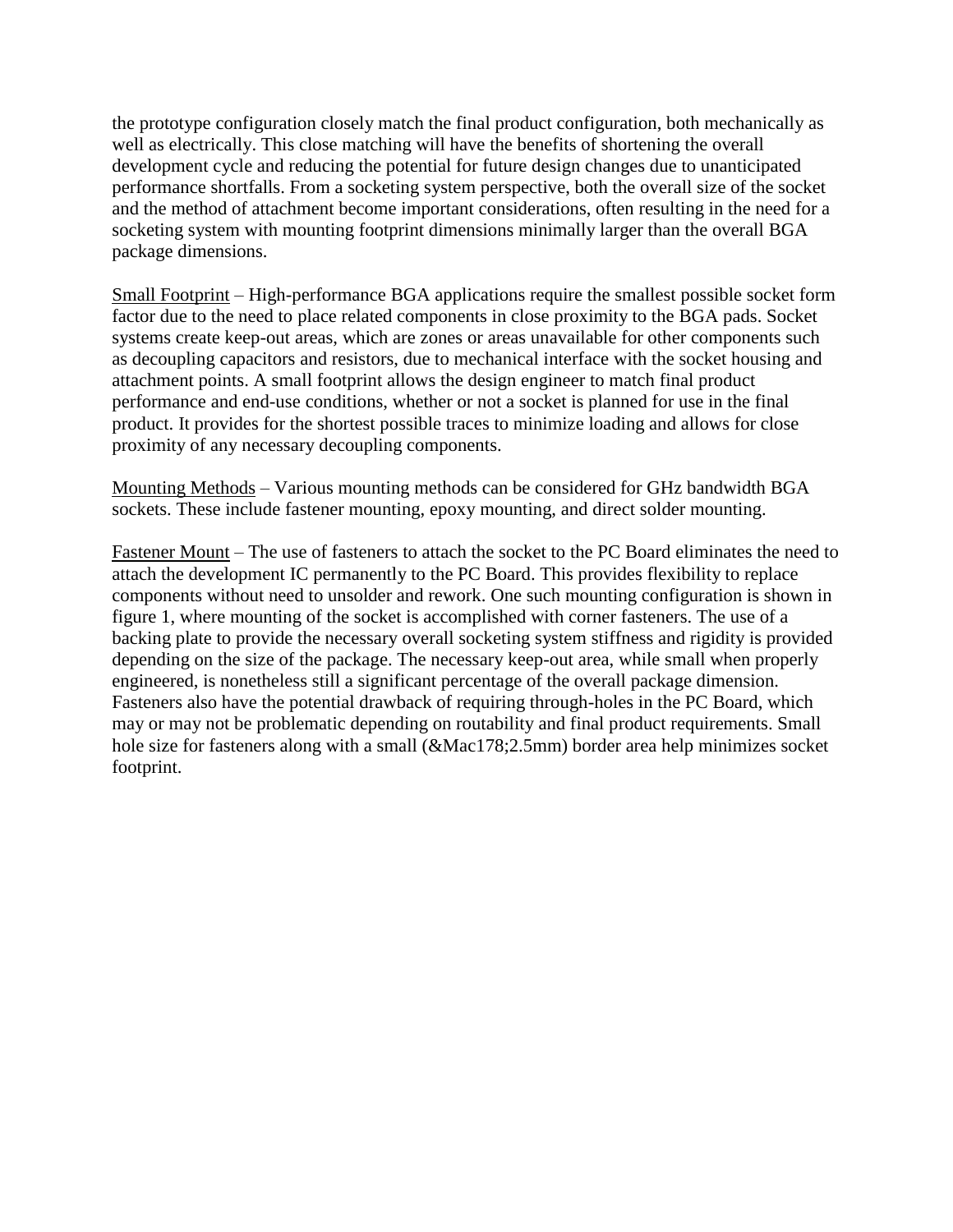

Figure 1 – Fastener mount socket with backing plate.

Epoxy Mount - If through-holes are unacceptable, or if an even smaller footprint is required, an epoxy mounting option may be considered. While this creates a more or less permanent bonding of the socket to the PC Board the socket may be designed such that the contacting elements are replaceable should damage or excessive wear occur. The socket can be easily placed with precise placement guide. A ring of epoxy around the socket strongly holds it in place.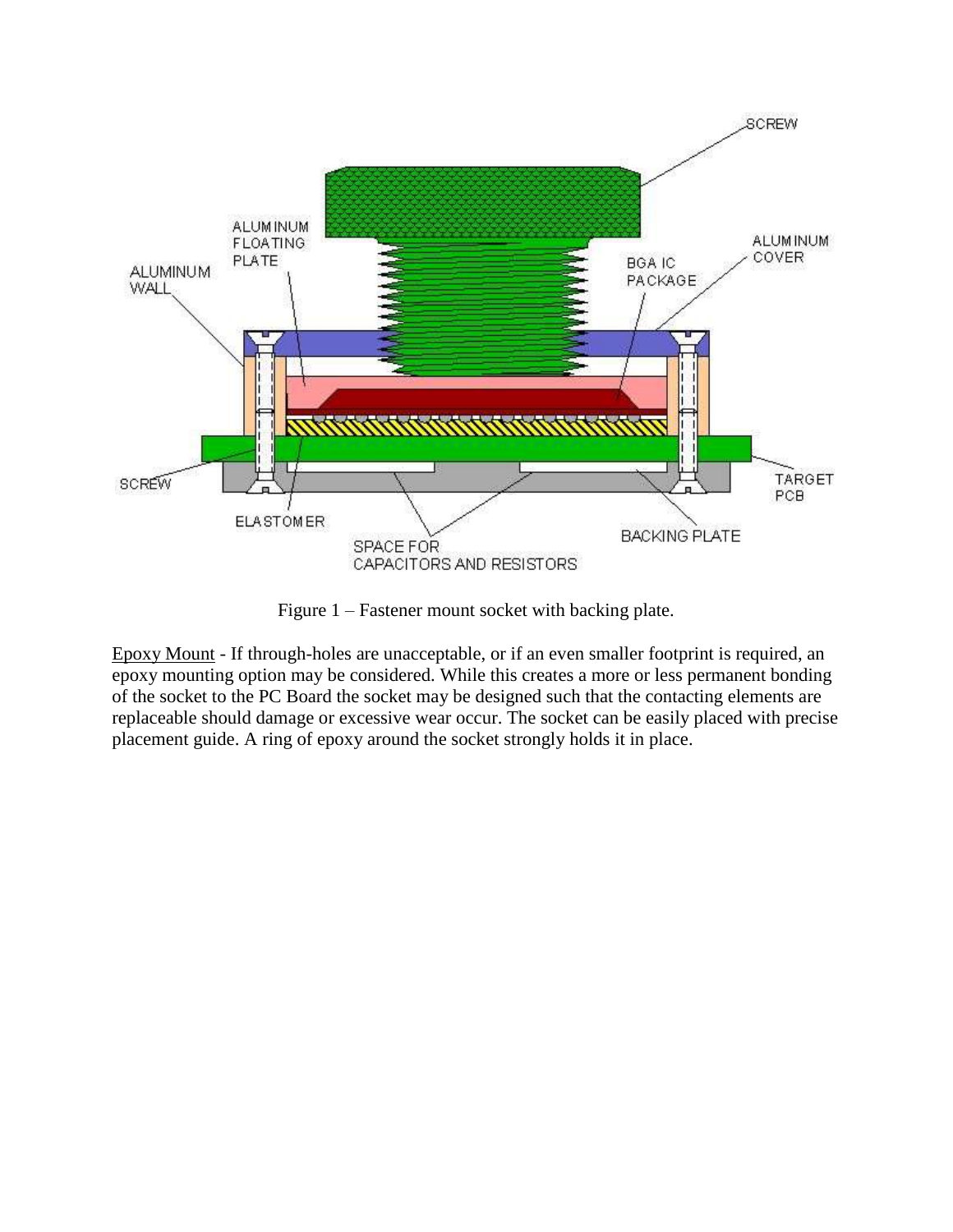

Figure 2 – Epoxy-mount socket

Solder Mount - A third option to either the fastener or an epoxy mount approach is to consider a direct solder mount approach. This socket solders directly (require no tooling holes) to the BGA pads but typically requires a much larger keep-out area due to stiffness requirements to compensate for co-planarity considerations. Standard surface mount methods can be used to attach the surface mount base of the socket, employing low temperature eutectic solder balls, to the target PCB. The IC is then dropped into the socket base and the lid, containing a screw mechanism, is added and tightened.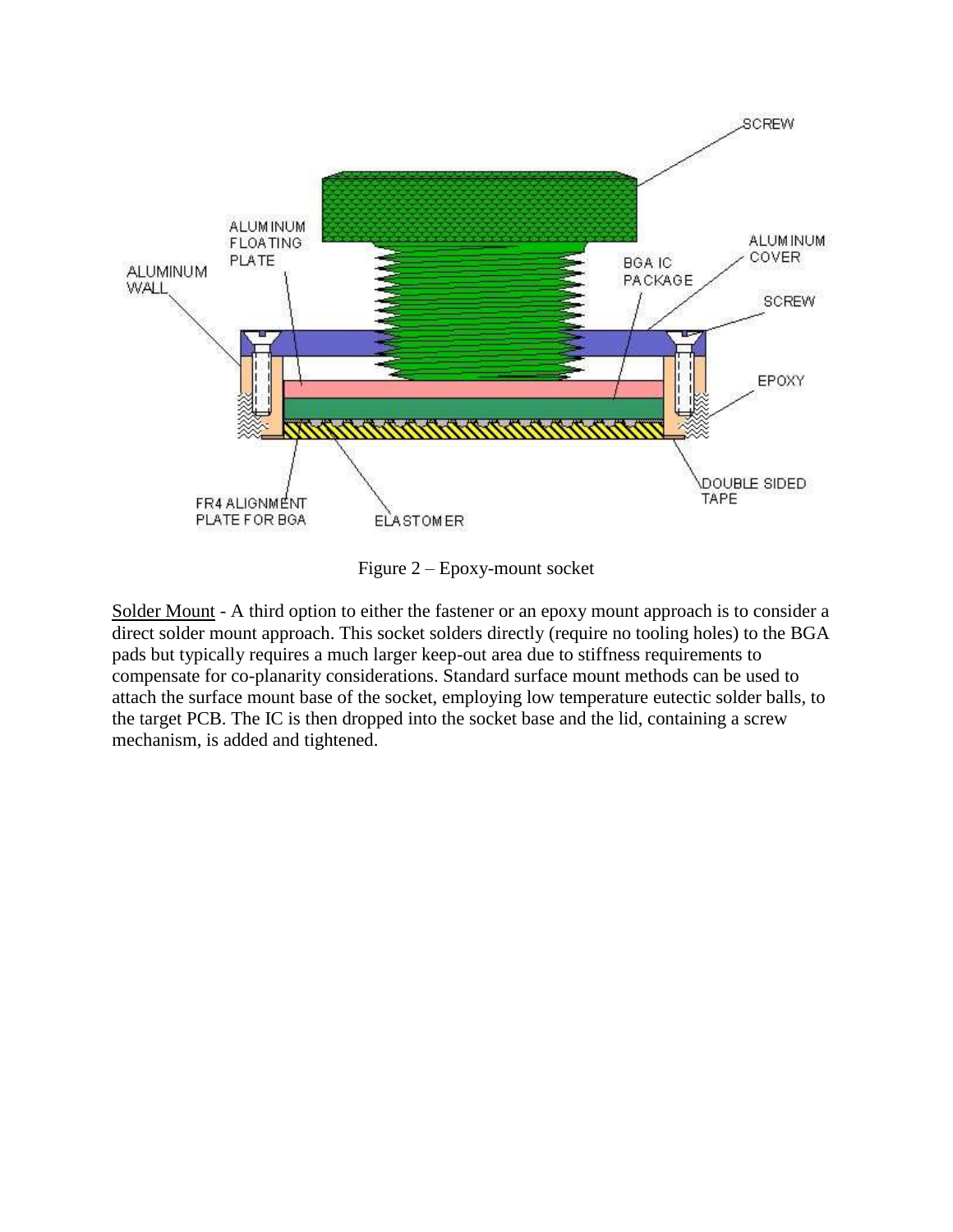

Figure 3 – Solder-mount socket

A measure of comparison between the three mounting methods is shown in figure 4. Direct mounting of the socket by epoxy provides the highest potential density, followed by the fastener and direct solder mounting methods.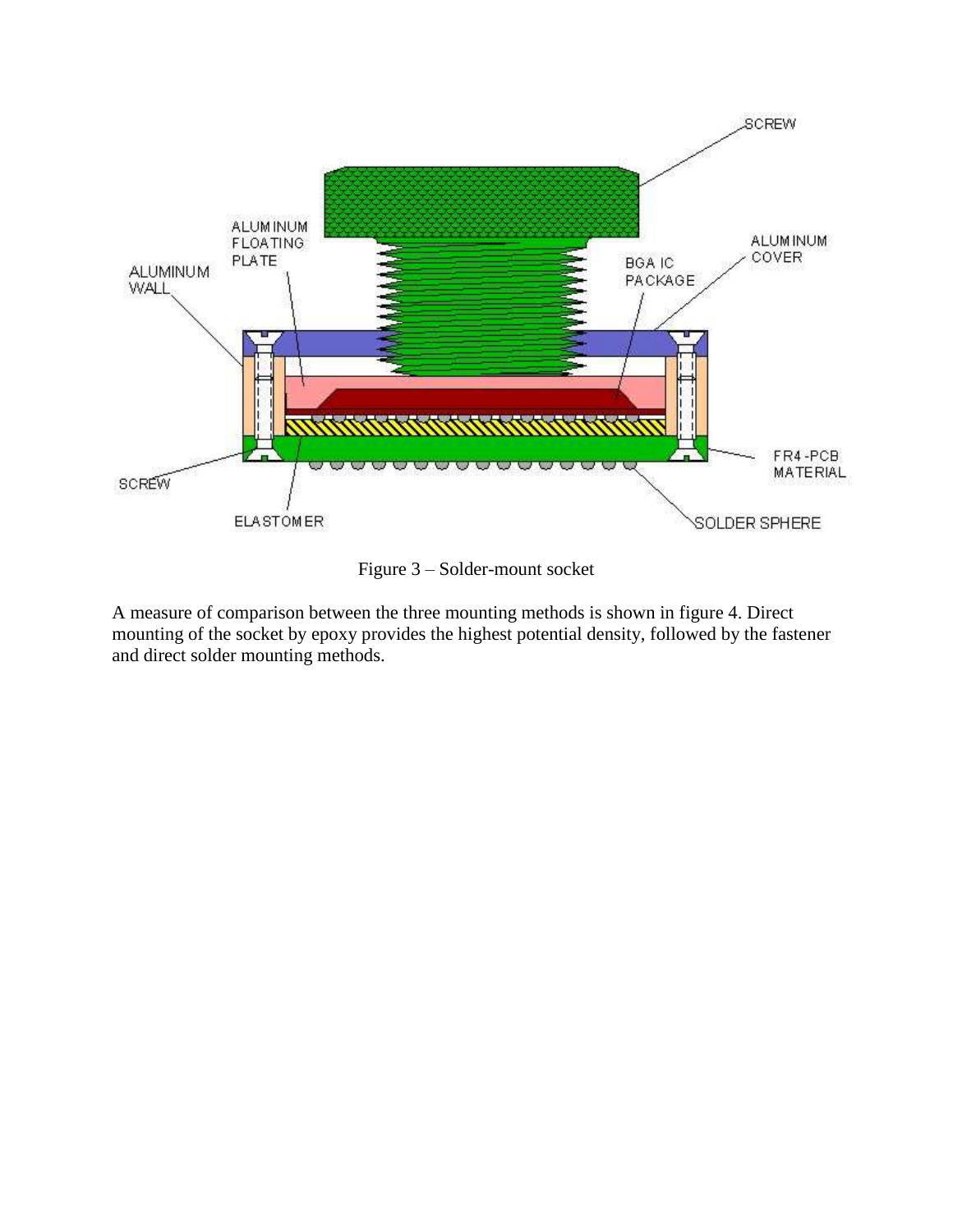

Figure 4 – Fastener mount, solder mount, and epoxy mount keep-out area to device area.

#### *Product Testing and Production Verification Phase*

Depending on the number of insertion/withdrawal cycles needed during the testing and production phase of a project the contacting method used in the socketing system may change. Typically, spring pins (pogo) offer the best performance over the highest number of cycles relative to other contactor approaches. Depending on the device speed and system requirements a shortened pin length may be important for electrical performance matching to the final application.

Once again, if the PC Board footprint required for testing and production remains consistent, potential advantages in time and cost may be realized in the overall migration path from prototype to fully tested product. However, other considerations such as ease of placement of the device to be tested in the socket may require form factors that impact the overall size of the socket. These do not necessarily impact overall footprint dimensions depending on the design of the socket. Due to the high contact forces a fastener mount with backing plate is normally recommended. Figure 5 shows a small footprint spring pin (pogo) socket.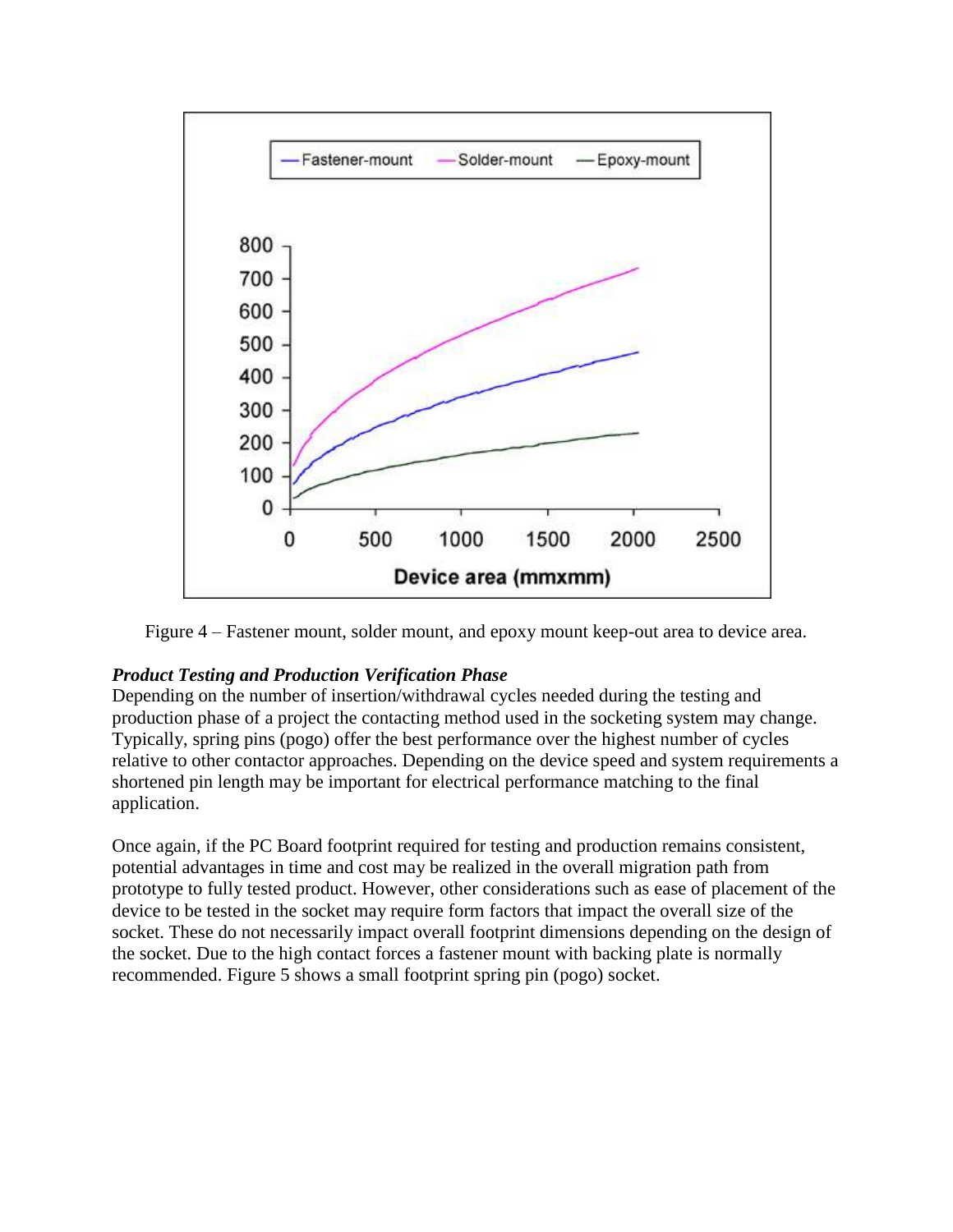

Figure 5: Spring pin (pogo) socket with quick release lid and backing plate.

### *End-Use Product Applications*

In high performance end use product applications the requirement for small footprint remains, often dictated by the overall space available, and the option to directly attach the device to the board. The consideration of pluggable small footprint sockets is often made as an option to facilitate product replacements, upgrades, and repairs in the field. The direct component replacement requirements result in the need to solder the socketing system directly to the target board. Solderability, in terms of meeting coplanarity requirements and in the prevention of solder wicking into the contact interface, is especially important. Because of high pin counts a low insertion force is important for usability. Key to success is the ability to withstand multiple reflow cycles without loss of reliable contact due to substrate warping and wicking of solder into the contacts. These sockets require same space as the target IC device.